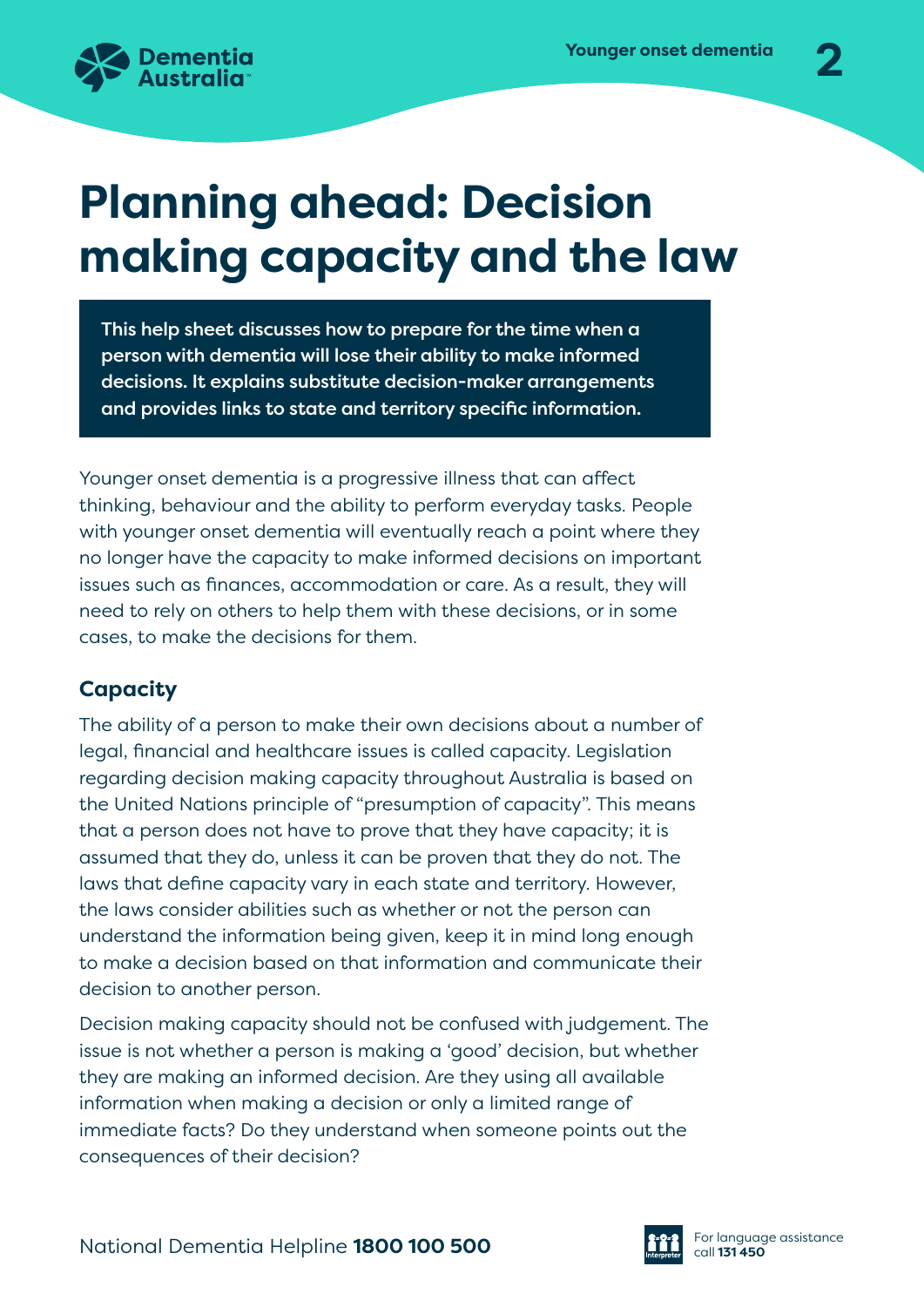

If there is some doubt about capacity, it is advisable to seek the advice of a medical specialist or a lawyer. If necessary, an assessment may be required to determine the person's capacity to make informed decisions.

Each state and territory has different laws and in some cases different terminology about decision making capacity for legal, financial and health care matters. Additionally, the rights of a spouse or partner to make decisions on behalf of a person with dementia vary depending on the state or territory. It is therefore important to find out what laws exist in the state or territory in which you live.

Dementia Australia has an online resource to help people with and without dementia to work through the various issues related to planning ahead for legal, financial and healthcare decisions. This resource includes clear and up to date information on state and territory legislation, information for people with dementia, their carers, and for health care and legal professionals, and a number of online worksheets that people can use to put in place formal or informal plans for the future.

You can visit this website at **[start2talk.org.au](http://dementia.org.au/information/about-dementia/planning-ahead-start2talk)**

#### **For further information about the laws in each state, you can also follow the links below.**

- ACT **[ptg.act.gov.au/](http://ptg.act.gov.au/)** & **[acat.act.gov.au/\\_\\_data/assets/](acat.act.gov.au/__data/assets/word_doc/0009/1376109/Booklet-for-guardians.doc) [word\\_doc/0009/1376109/Booklet-for-guardians.doc](acat.act.gov.au/__data/assets/word_doc/0009/1376109/Booklet-for-guardians.doc)**
- NSW **[justice.nsw.gov.au/diversityservices/Pages/divserv/](https://www.justice.nsw.gov.au/diversityservices/Pages/divserv/ds_capacity_tool/ds_capacity_tool.aspx) [ds\\_capacity\\_tool/ds\\_capacity\\_tool.aspx](https://www.justice.nsw.gov.au/diversityservices/Pages/divserv/ds_capacity_tool/ds_capacity_tool.aspx)**
- NT **[nt.gov.au/law/processes/power-of-attorney#5](http://nt.gov.au/law/processes/power-of-attorney#5)**
- QLD **[justice.qld.gov.au/public-advocate/about-us/office/](http://justice.qld.gov.au/public-advocate/about-us/office/difference-between-public-guardianship-agencies) [difference-between-public-guardianship-agencies](http://justice.qld.gov.au/public-advocate/about-us/office/difference-between-public-guardianship-agencies)**
- SA **[sa.gov.au/topics/family-and-community/planning-a](https://www.sa.gov.au/topics/family-and-community/planning-ahead)head**
- TAS **[dhhs.tas.gov.au/\\_\\_data/assets/pdf\\_file/0008/98513/](https://www.dhhs.tas.gov.au/__data/assets/pdf_file/0008/98513/Web_Capacity_Toolkit_Tasmania.pdf) [Web\\_Capacity\\_Toolkit\\_Tasmania.pdf](https://www.dhhs.tas.gov.au/__data/assets/pdf_file/0008/98513/Web_Capacity_Toolkit_Tasmania.pdf)**
- VIC **[publicadvocate.vic.gov.au/power-of-attorney#5vcat.vic.](https://www.publicadvocate.vic.gov.au/power-of-attorney#5vcat.vic.gov.au/)  [gov.au/](https://www.publicadvocate.vic.gov.au/power-of-attorney#5vcat.vic.gov.au/)**
- WA **[publicadvocate.wa.gov.au/\\_files/opa\\_plain\\_english\\_](https://www.publicadvocate.wa.gov.au/_files/opa_plain_english_brochure.pdf) [brochure.pdf](https://www.publicadvocate.wa.gov.au/_files/opa_plain_english_brochure.pdf)**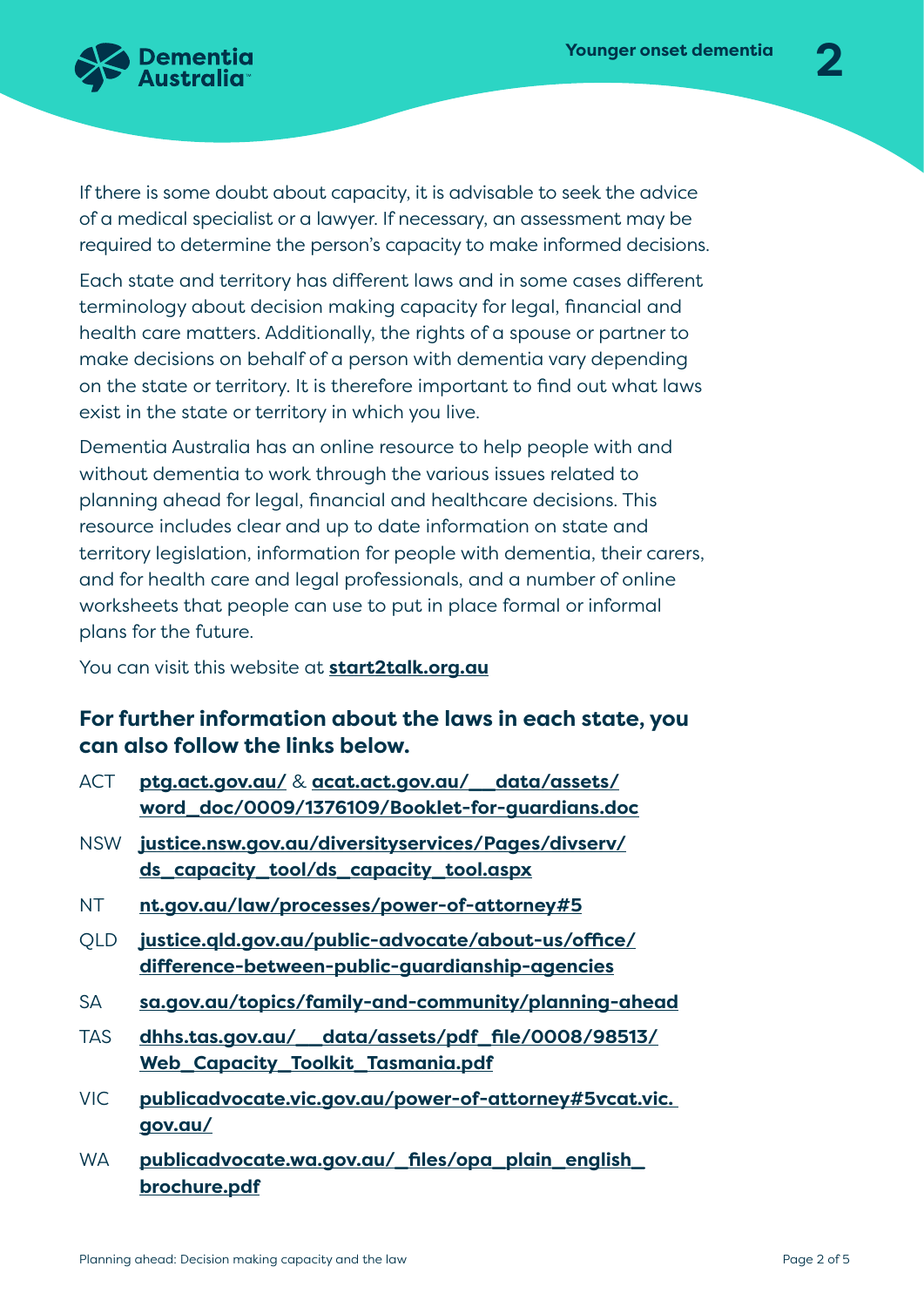

## **Tips about decision making capacity and younger onset dementia**

- The best way to manage issues of capacity and decision making is to plan ahead with family and friends well in advance – before or very soon after a diagnosis of dementia. Dementia Australia's Start2Talk online resource has more information to help people with the process of advance planning, as well as links to the legal and other documentation required to put in place formal arrangements in each state and territory. Visit **[start2talk.org.au](http://dementia.org.au/information/about-dementia/planning-ahead-start2talk)**
- For peace of mind, it might be appropriate to obtain a 'competency assessment' from a qualified professional such as a medical practitioner or psychologist. The assessment would seek to measure the extent to which the person with dementia is presently able to:
	- Understand information
	- Make informed judgements
	- Reason through complex problems
	- Remember important information essential to the processes at hand.
- If a person with younger onset dementia does not have a substitute decision maker (for example, a spouse or close family member), or if decisions or authority to make decisions are contested, it is possible to involve a public guardian or trustee, or the guardianship tribunal. If a tribunal is involved, they will consider the wishes of the person with dementia if they have previously made them clear, and they may also consider the views of significant other people in the person's life if they have been informed of the person's wishes.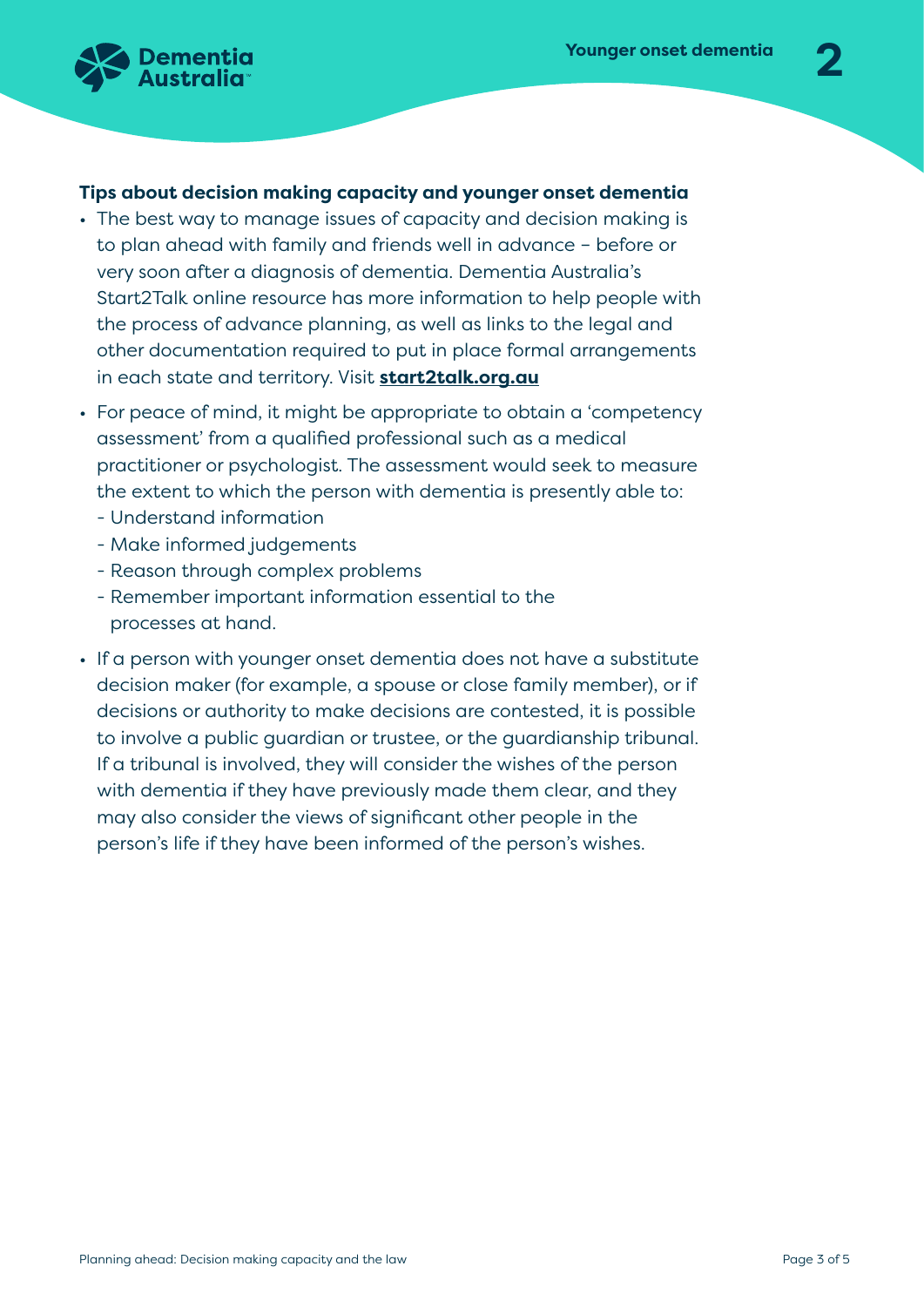

#### **Planning ahead – recording and documenting future choices**

A person can prepare for future decisions that they may not be able to make themselves by talking with family, friends and health care providers about the kinds of preferences and values that would influence their choices. Such preferences can be documented legally in the form of an 'Advance Directive' that will guide people in the future about what to do in certain healthcare and other situations. For example, an Advance Directive may document a person's wishes regarding the use of life support systems to prolong life. When a person is diagnosed with younger onset dementia, it is important that they update their will and appoint appropriate person(s) as Enduring Powers of Attorney and/or Guardians, to make decisions on their behalf when necessary. The terminology and documents used for Powers of Attorney and Guardians will vary depending on state or territory legislation.

#### **Make a Will sooner rather than later**

A will is essential for the proper management of a person's property and possessions after death. After a diagnosis of dementia, a self-written will could be open to challenge. To avoid this, a person with younger onset dementia should seek legal advice and/or seek medical verification of their capacity before preparing a legal will. If the expense of consulting a private solicitor is too high, advice can also be sought from a chamber magistrate or Legal Aid.